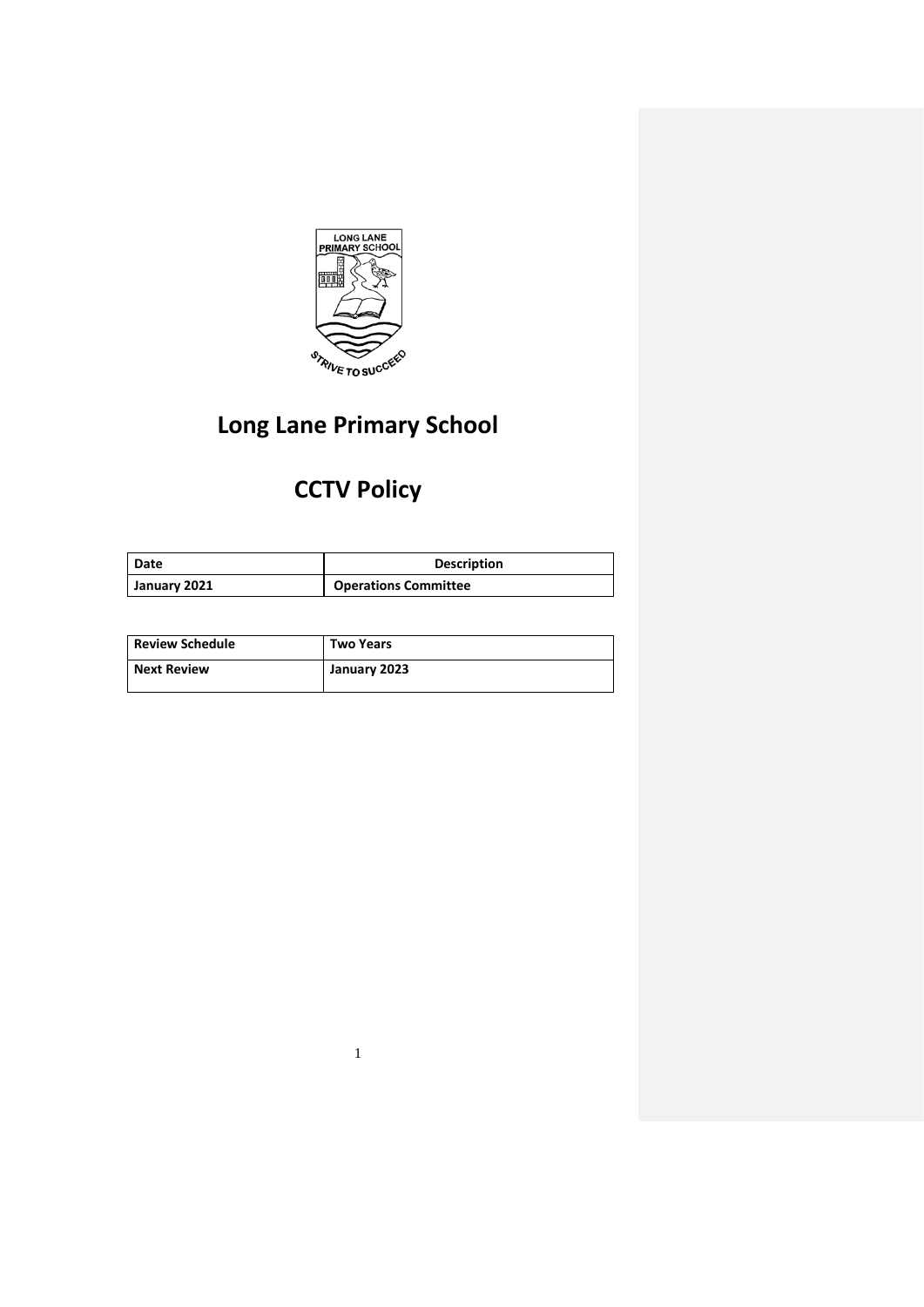## **Aims**

The aim of this policy is to provide a set of guidelines to enable staff, parents and pupils to understand:

- The law regarding use of CCTV systems within schools
- How recorded images should be processed, stored, archived and deleted/destroyed
- How staff, the police, parents and pupils can access recorded images

The objective of the policy is to ensure that the school acts within the requirements of the Data Protection Act 1998 when retaining and storing CCTV images, and when making such images available to individuals, and that the process of responding to enquiries for such data is also legal.

## **Responsibility**

## **The Headteacher is responsible for:**

- Maintaining day to day management of the system and images collected by CCTV at the school;
- Ensuring the provision and maintenance of all equipment forming part of the Long Lane Primary School CCTV System;
- Maintain close links with Thames Valley Police.

## **The Governors are responsible for:**

- Accepting overall responsibility for the system and for ensuring that this policy is complied with;
- Ensuring the interests of Long Lane Primary School and other organisations are upheld in accordance with the terms of this policy;
- reviewing and agreeing to any proposed alterations and additions to the system or this policy, in partnership with the Headteacher.

## **Policy Statement**

A CCTV system is installed externally for the purpose of enhancing security of the building and its associated equipment both during daylight and night hours each day. The Long Lane Primary School system consists of up to 19 CCTV cameras which are linked to the Headteacher's office where live images from static cameras are monitored. The images being viewed enable the monitoring staff to act after an incident occurs by viewing recorded images. The CCTV cameras are not intended to be used as 'live monitoring'. CCTV surveillance at the school is intended for the purposes of:

- protecting the school buildings and school assets, both during and after school hours;
- promoting the health and safety of staff, pupils and visitors;
- reducing the incidence of crime and anti-social behaviour (including theft and vandalism);
- assisting the Police in identifying, apprehending and prosecuting offenders;
- preventing bullying and allowing staff and parents to view actions of individuals when there are discrepancies between verbal accounts.

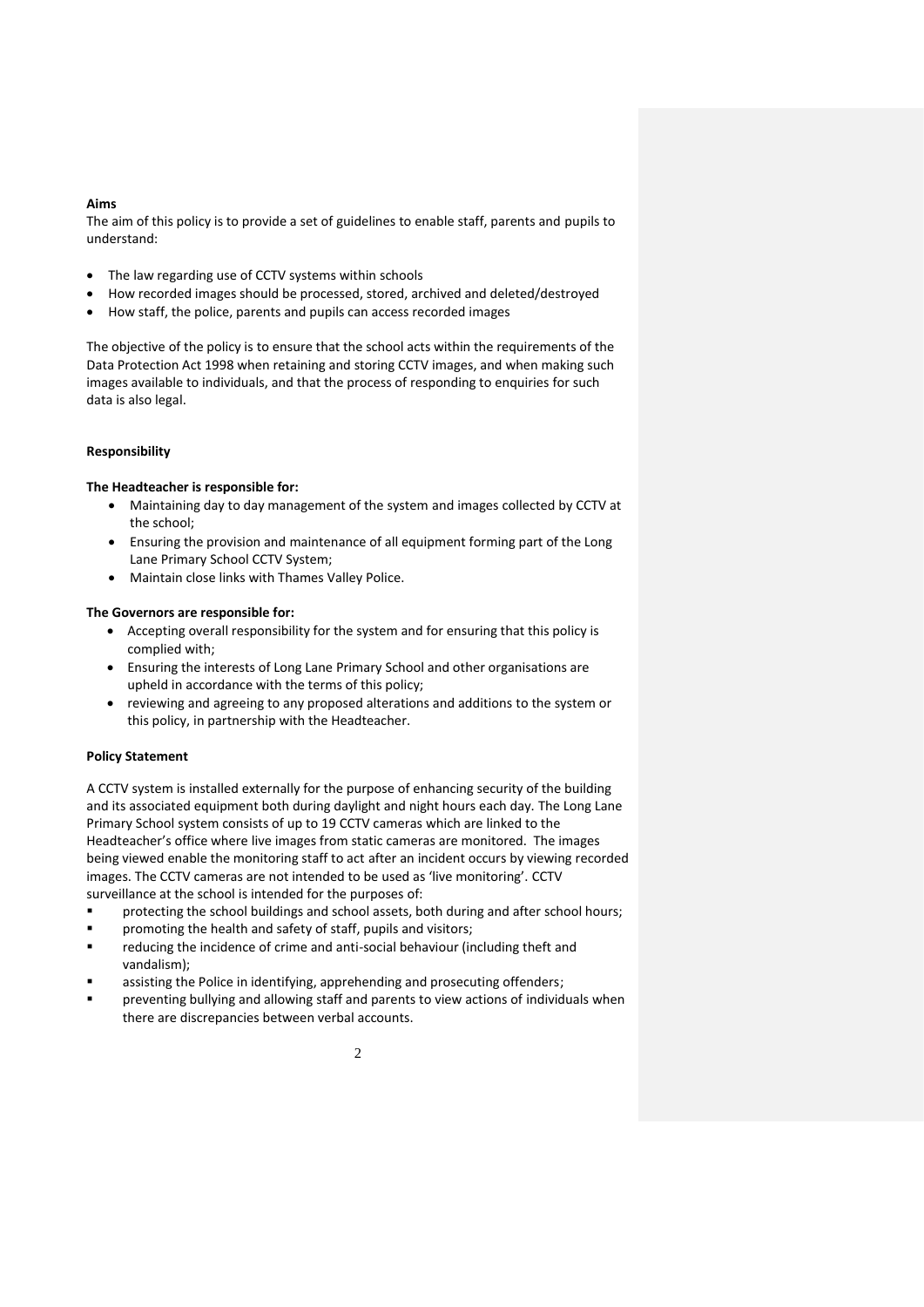#### **Guidance and Procedures**

### **Use of CCTV systems:**

The CCTV system within Long Lane Primary School is maintained as a security system to assist in the prevention or detection of theft, vandalism or violence.

## **Data Protection – the law:**

The Data Protection Act 2018 (implementing the General Data Protection Regulation (GDPR)), and other key pieces of legislation, has had a positive effect on reducing the potential for the misuse of public and private CCTV systems. The enactment of The Human Rights Act 2000, Data Protection Act 1998, Regulation of Investigatory Powers Act 2000, and associated Codes of Practice particularly have meant that systems must not only be used in accordance with current legislation; fairly and lawfully, but with the utmost probity at all times. They must also be used in a manner that stands up to scrutiny and is accountable to the people they are aiming to protect. Images from CCTV systems can be categorised as personal data if the individual is clearly identified by the image.

# **Data Protection Registration:**

The Data Protection Registration for Long Lane Primary School is No. Z5218895 and includes registration of the CCTV system.

#### **Management of recorded material:**

Long Lane Primary School ensures that images from the CCTV system are kept securely and access to them is only by those authorised to see them – confidentiality is respected. The law also provides that such images should not be kept longer than is required, and the length of time for keeping such images depends on the likely use of the images; for example, if it is considered that there may be a need for police to see images as evidence.

The named person with overall responsibility for managing images collected by CCTV within the school is Mr Peter Thorne.

- The CCTV server is located within a locked room to which access is restricted.
- CCTV images held on the hard drive of the DVR will be overwritten on a recycling basis once the drive is full and, in any event, will not be held for more than 28 days **except where the image identifies an issue and is retained specifically in the context of an investigation/prosecution of that issue.**
- **Recording media no longer in use will be securely destroyed.**

### **Ownership and management of the CCTV system:**

Ownership of the CCTV system used in Long Lane Primary School rests with the school.

3

## **Signage:**

**Commented [GU1]:** Amended to reflect updated Data Protection Act (2018 v 1998) EJB